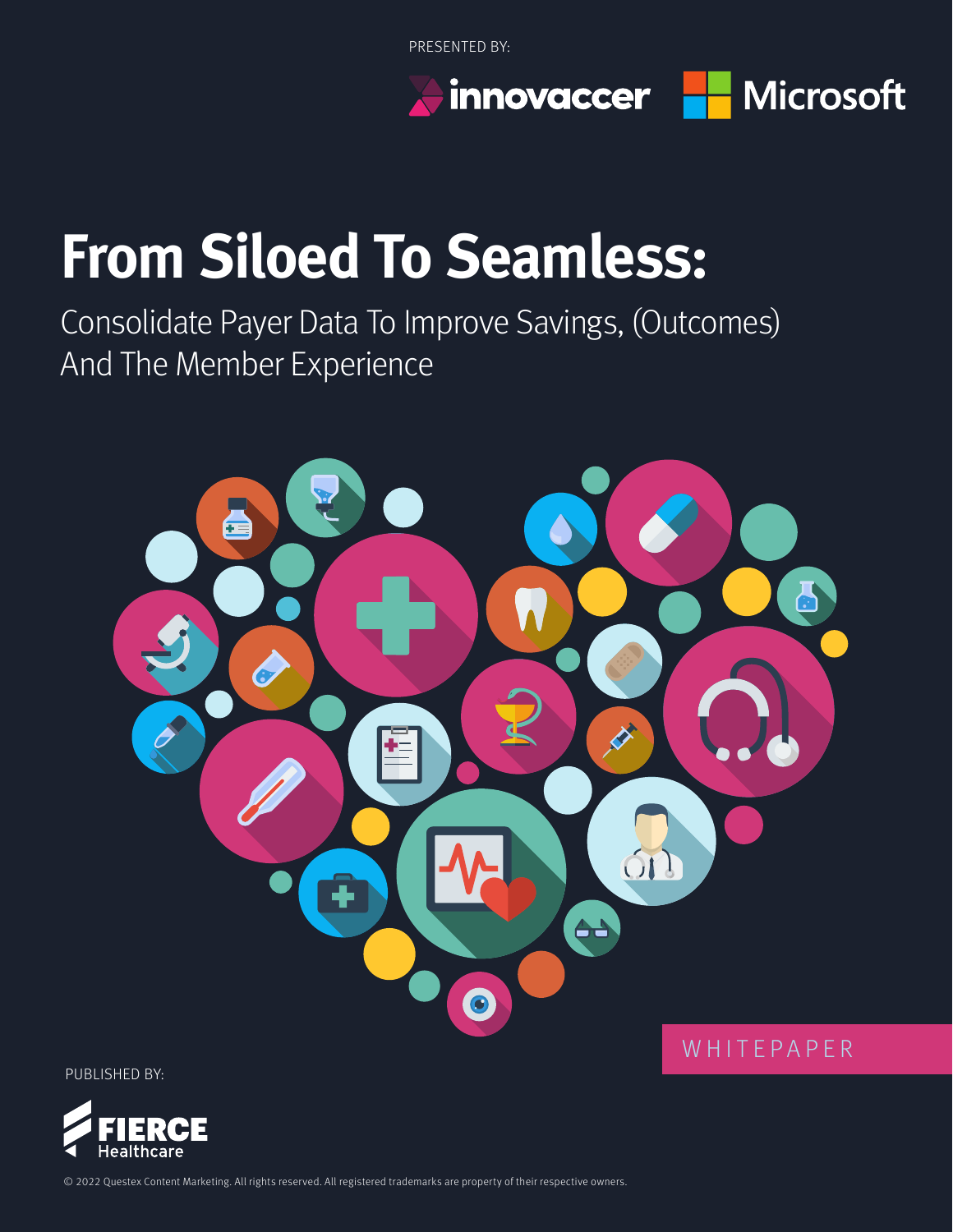

# **Table of Contents**

| Operational objectives: Performance monitoring across multiple domains  11 |  |
|----------------------------------------------------------------------------|--|
|                                                                            |  |
|                                                                            |  |

**From Siloed To Seamless:** Unleashing Payer Data To Unlock Savings, Improve Care And Enhance The Member Experience  $2$  JANUARY

2022

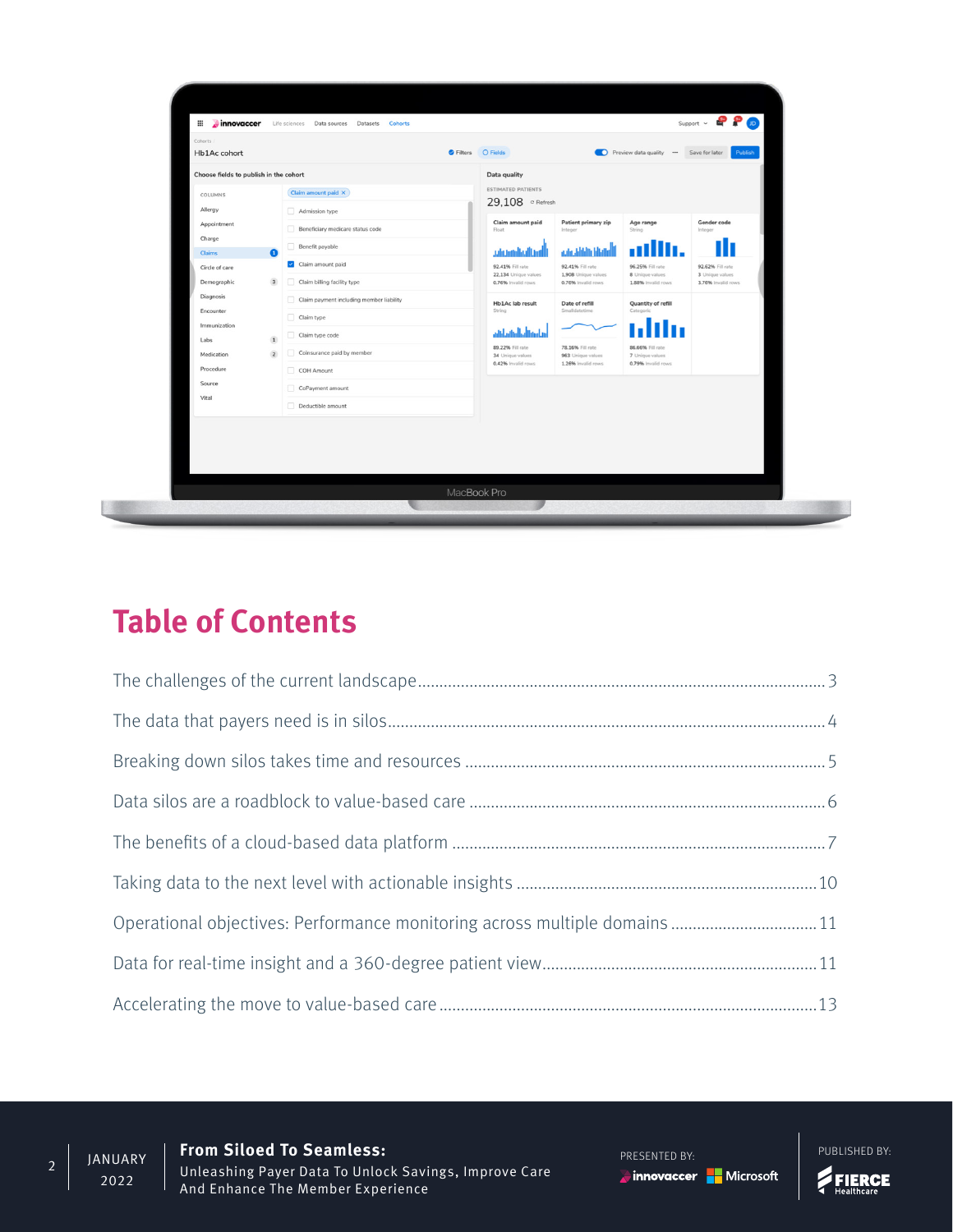Today's payers aim to do more than just adjudicate and settle medical claims; they support providers and patients with a more coordinated care experience and make informed clinical and business decisions based on data that best meets the needs of their members.

Unfortunately, legacy data infrastructure makes it difficult to bring disparate data sets together for timely and informed decision-making. Internal data remains in silos, and it's difficult to extract value from external data sources without substantial investments in data science expertise and infrastructure.

Cloud-based data platforms offer an opportunity to host harmonized data sets securely, making data readily available for real-time analysis that offers valuable insight to internal stakeholders as well as providers. With payers and providers leveraging the same data set, it's possible for both entities to set shared goals for care coordination and value-based reimbursement.

## **The challenges of the current landscape**

Data analysis plays a critical role in health plan operations, influencing strategies surrounding settling claims, managing denials, contracting with provider organizations, containing costs, engaging with members and improving medical loss ratio. Traditionally, payers have conducted analyses using data sets that are curated and stored with the intent to meet a particular business objective without a broader context

Unfortunately, this has resulted in a state of data fragmentation which is inadequate for meeting the requirements of contemporary health plans. Initiatives such as population health management and care coordination, price transparency mandates and value-based reimbursement all require the ability to access a longitudinal data set that includes clinical, financial and operational data – often from numerous sources.

"Analytics tends to be limited due to data fragmentation and lack of standardized digitalization," said Meltem Kutik, Senior Director of Growth Strategy at Innovaccer. "Payers are chasing and cleaning data sets, or they are creating data sets manually for different use cases."

This challenge that data fragmentation poses only has a snowball effect, as it's both time-consuming and expensive to fix using legacy technology and hinders those initiatives in the shift from fee-forservice to value-based care. This has a downstream impact on payers' "Analytics tends to be limited due to data fragmentation and lack of standardized digitalization,"

Meltem Kutik, Senior Director of Growth Strategy, Innovaccer

PRESENTED BY: PUBLISHED BY: innovaccer Hall Microsoft



**From Siloed To Seamless:**

**JANUARY** วกวว

Unleashing Payer Data To Unlock Savings, Improve Care And Enhance The Member Experience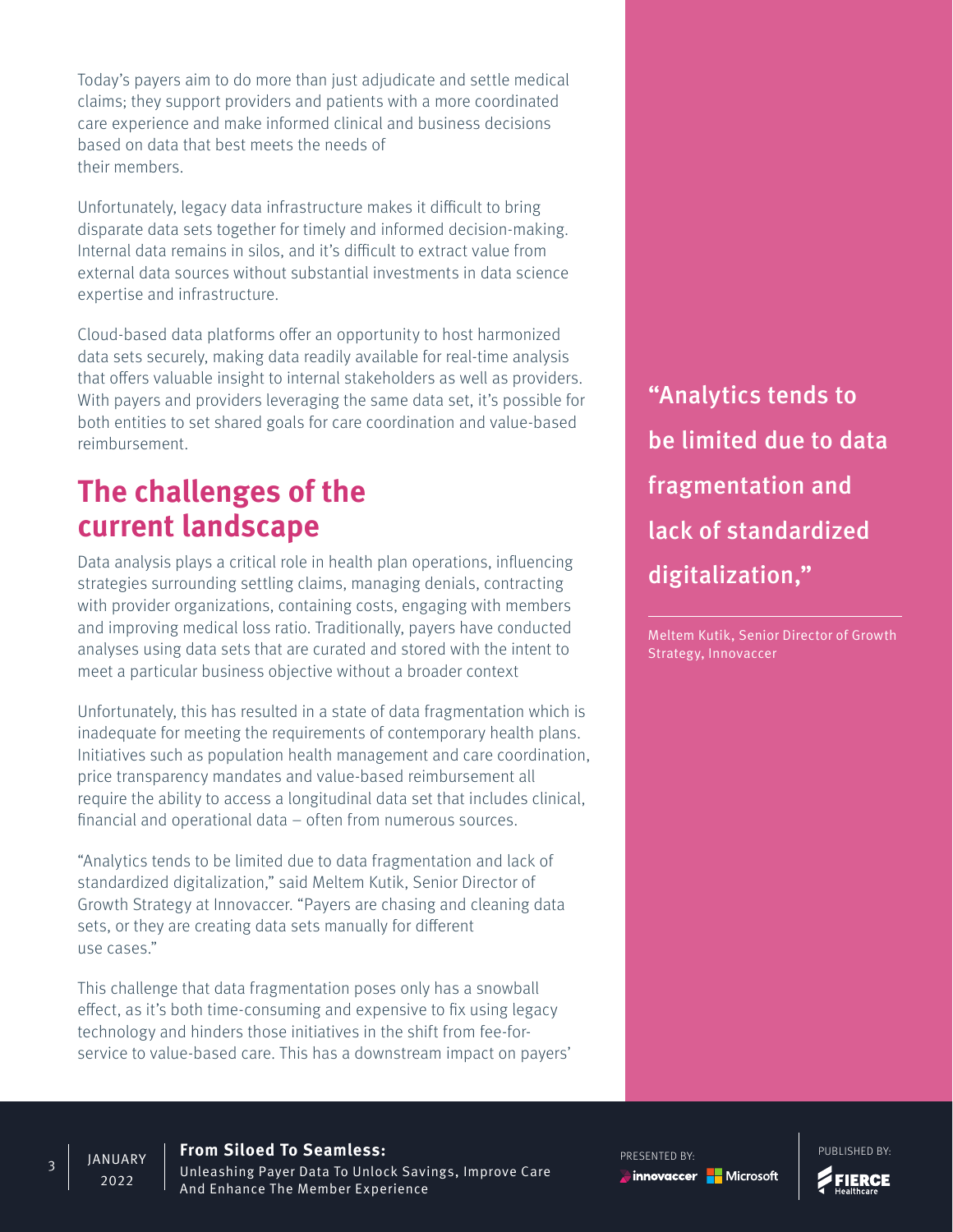innovation efforts: A 2017 [survey](https://www.healthleadersmedia.com/report/intelligence/cost-and-revenue-strategies-need-transparency-and-understanding-true-costs) concluded that nearly 6 in 10 healthcare leaders see lack of data and insight into the true cost of care as the biggest barrier to achieving sustainable cost reductions. [i] It also impacts healthcare spending as a whole, contributing to the administrative complexity that has been [linked](https://jamanetwork.com/journals/jama/article-abstract/2752664) to more than \$265 billion in unnecessary annual healthcare spending in the United States.<sup>[ii]</sup>

### The promise of data analytics in healthcare – and the key obstacles

As a Brookings [report](https://www.brookings.edu/research/the-opportunities-and-challenges-of-data-analytics-in-health-care/) indicates, data analytics has transformative potential in healthcare, but numerous challenges stand in the way of widespread adoption among payers as well as providers.<sup>[iii]</sup>

| <b>Opportunities</b>                                           | <b>Challenges</b>                                                                                           |
|----------------------------------------------------------------|-------------------------------------------------------------------------------------------------------------|
| Routine remote monitoring of health status                     | Unstructured data and prevalence of                                                                         |
| $\bullet$                                                      | $\bullet$                                                                                                   |
| Newer, more sophisticated quality metrics                      | disparate data formats                                                                                      |
| $\bullet$                                                      | Unavailability and inaccessibility of                                                                       |
| Real-time clinical decision support                            | $\bullet$                                                                                                   |
| $\bullet$                                                      | relevant data sets                                                                                          |
| Precision medicine based on genetic                            | Disruption to clinical and operational                                                                      |
| $\bullet$                                                      | $\bullet$                                                                                                   |
| information                                                    | workflow                                                                                                    |
| Data-driven public health policy and<br>$\bullet$<br>budgeting | Misaligned quality and cost incentives<br>$\bullet$<br>Lack of enterprise-level data analytics<br>$\bullet$ |

and governance strategies

## **The data that payers need is in silos**

To better manage member care and improve the member experience, payers depend on access to internal and external data sources which include clinical, social and behavioral data. Working with both types of data sets presents its own set of obstacles.

**Internal data sources –** often remain stored in standalone, decentralized business systems. Data is applied to its specific use case – member engagement, claims, premiums, drug formularies and copayments and so on – and is not shared with other business

#### **From Siloed To Seamless: JANUARY**

Unleashing Payer Data To Unlock Savings, Improve Care And Enhance The Member Experience

PRESENTED BY: PUBLISHED BY: innovaccer **H** Microsoft



วกวว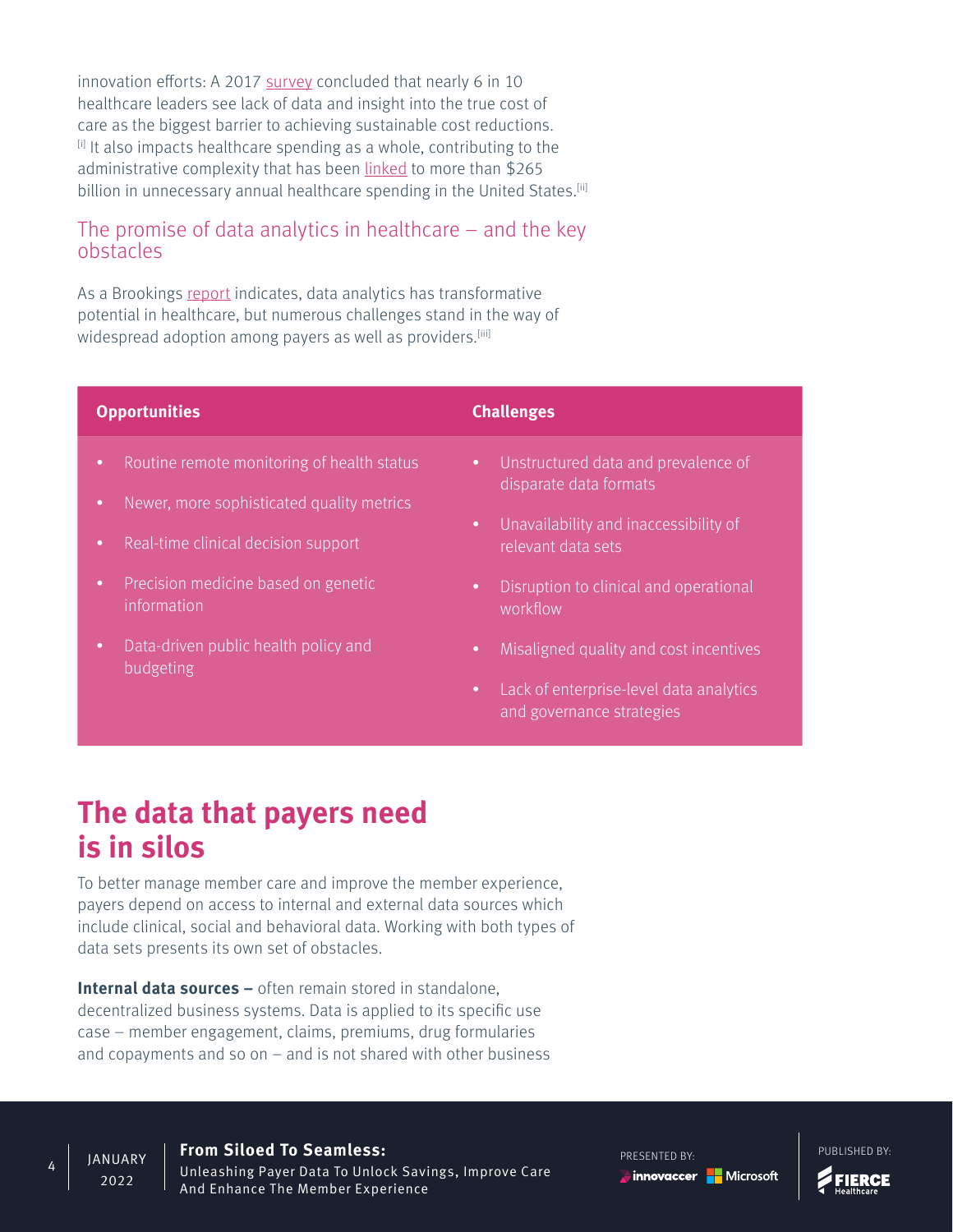applications from which additional insight could be derived. It's also not uncommon for payers to use systems that were home-grown and/or custom-built by consultants, have not been updated in decades, sit on an on-premises mainframe and offer no readily accessible way to trace how data flows through the system or may be modified as it is used.

**External data sources –** whether the data comes from electronic health records (EHRs) from providers, patient-reported or -generated sources, or a wide range of public health databases – it sits outside the payers' data stack. The data has potential value to offer, and is are easy for payers to obtain, but the data formats are largely incompatible with payers' business systems. This means that data analysts may not be able to use external data once they have it.

## **Breaking down silos takes time and resources**

The easiest way to address the challenge of data silos is to break them down and bring disparate data sources together into a single, centralized data set. However, this is a significant and resource-intensive undertaking.

Creating a centralized data set involves six key processes.

- 1. Ingest data from each source.
- 2. Semantically and syntactically normalize data to a common format.
- 3. Bring data into an extensible and unified data model.
- 4. Enhance provider performance with accurate and actionable data to help meet quality, cost, satisfaction, and compliance objectives.
- 5. Convert data to the Fast Healthcare Interoperability Resources (FHIR) standard so that it can be exchanged with and used by other applications.
- 6. Leverage analytic and create data visualizations that enable stakeholders to monitor performance and progress at a glance.



วกวว

**From Siloed To Seamless:** Unleashing Payer Data To Unlock Savings, Improve Care And Enhance The Member Experience

PRESENTED BY: PUBLISHED BY: innovaccer **H** Microsoft

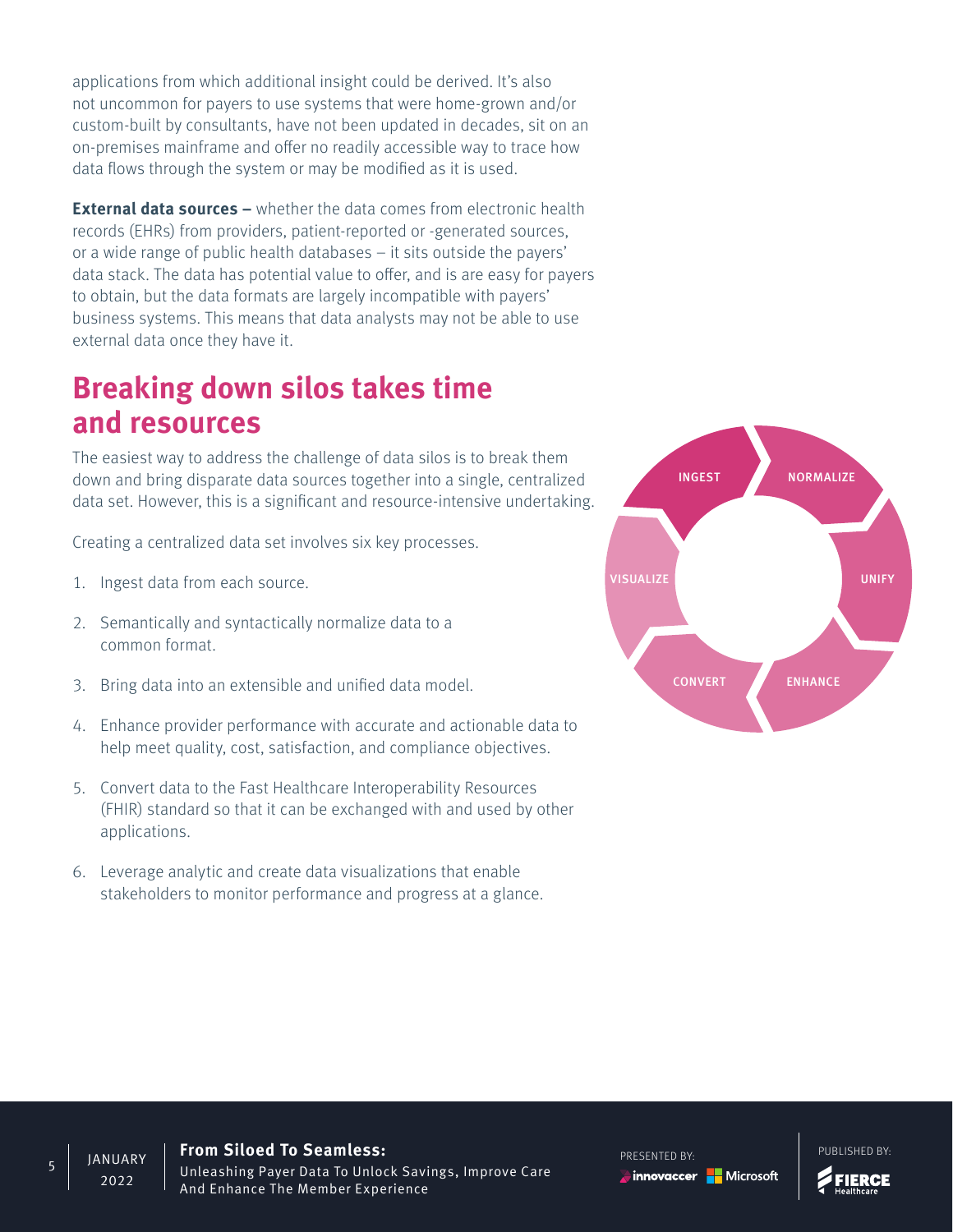"You have to invest in multiple solutions, and that only contributes to the presence of additional silos," Kutik said. "You need to build expertise in using the new solutions, allocate resources to implementation, and manage and maintain multiple solutions. And if they're not integrated out of the box, that can pose an even greater challenge."

## **Data silos are a roadblock to value-based care**

Fragmented data sets and business systems stand in the way of providing payers with longitudinal insight into both individual members and entire populations. This matters for three key reasons:

- 1. At an individual level, this makes it difficult for payers to support coordinated care efforts, as they are relying on months-old stale claims data and not recently updated EHR or patient-generated data.
- 2. At an enterprise level, this creates a roadblock to initiating or expanding value-based care efforts, as payers struggle to identify the potential quality, clinical and financial benefits of value-based programs across various population segments.
- 3. Instead of working with a shared data set, each entity is working with its own data set which makes it difficult for payers and providers to align incentives under value-based care arrangements. This can lead to disagreements over important drivers of value-based care efforts such as care quality metrics, patient health risk scores, and clinical outcome improvement.

Addressing the many problems posed by data fragmentation is a priority for payers, especially those making the transition to value-based care models. Solving those problems with home-grown solutions or a series of one-off business systems may do more harm than good. Leveraging a cloud-based data platform provides a flexible, scalable and costeffective alternative.

"The healthcare industry is moving toward payers becoming more involved in the member care journey, and there's a lot of increased collaboration with providers," said Kangana Mehta, Senior Director of Growth Strategy, Payers at Innovaccer. "The accessibility and real-time availability of data has been a huge issue. But there's a tremendous value proposition. If you can solve these issues, you create a paradigm shift in collaboration. You're both looking at the same source of truth."

"You need to build expertise in using the new solutions, allocate resources to implementation, and manage and maintain multiple solutions. And if they're not integrated out of the box, that can pose an even greater challenge."

Meltem Kutik, Senior Director of Growth Strategy, Innovaccer

 $6$  JANUARY วกวว

**From Siloed To Seamless:** Unleashing Payer Data To Unlock Savings, Improve Care And Enhance The Member Experience

PRESENTED BY: PUBLISHED BY: innovaccer Hamilton Microsoft

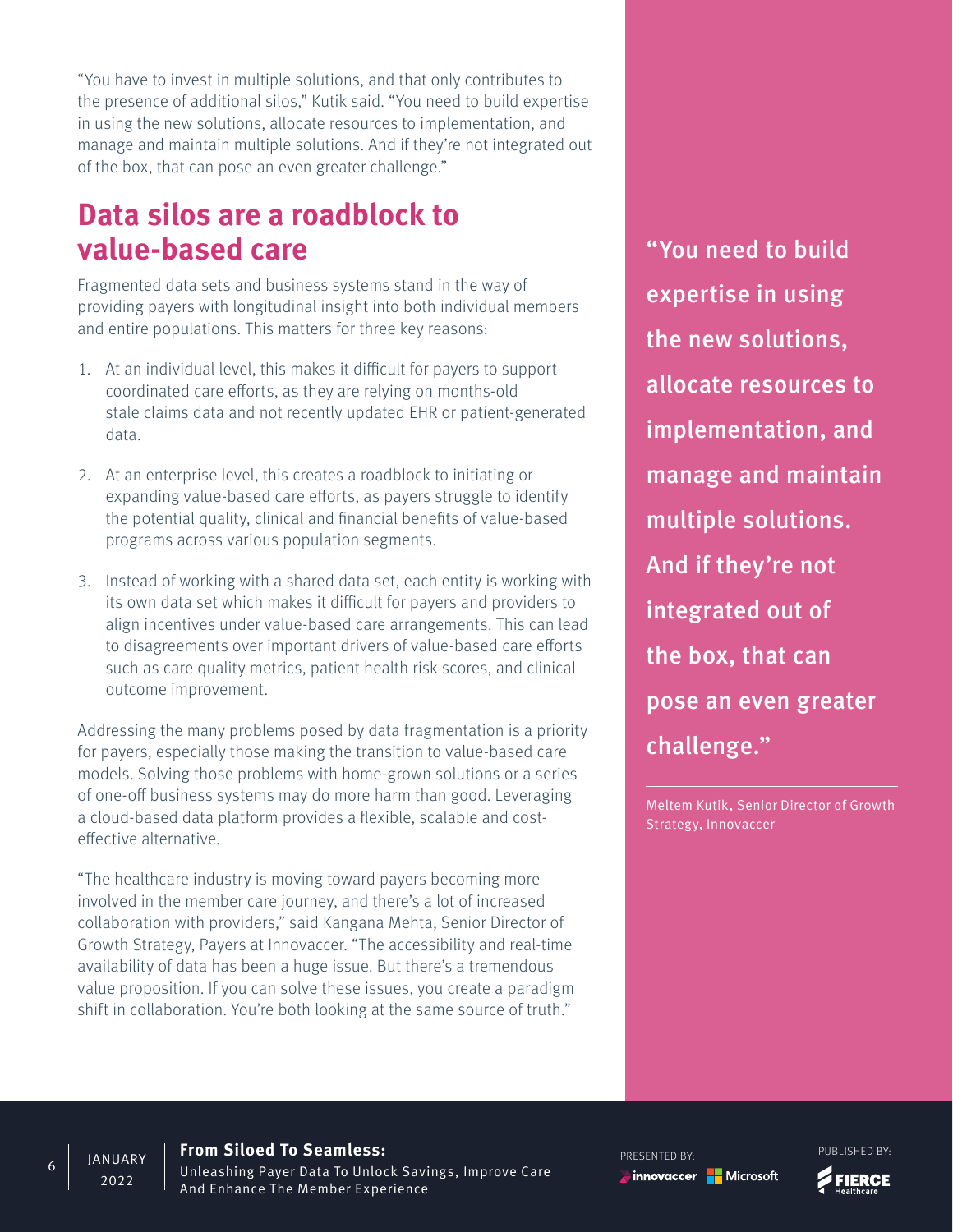## **The benefits of a cloud-based data platform**

At its core, a cloud-based data platform serves as a hub of data from disparate sources – payer, provider, member, employer, pharmacy, lab and so on – that would otherwise remain in on-premises silos. Beyond the savings on hosted infrastructure, the cloud data platform offers users the longitudinal view of health data that they have been missing, enabling the extraction of insights that drive evidence-based decision-making.

Microsoft Azure is the cloud data platform of choice for hospitals, health systems, payers and government agencies across the world, allowing for the aggregation of data from medical claims, pharmacy claims, EHRs, other clinical sources, labs and non-clinical sources, including social determinants of health. The cloud is transforming the flow of data and this enhanced flow of data enables even more compelling capabilities including Artificial Intelligence.

The opportunities of Artificial Intelligence for both payers and providers can result in automated and intelligent workflows which aim to improve efficiencies, transform documentation and predict outcomes. Both KLAS Research and Frost & Sullivan have recognized Microsoft as the leader in the healthcare artificial intelligence (AI) market.[iv]

Working with a cloud data platform offers three core sets of benefits to payers: data fluidity, scalability and accountability.



#### Fluidity

- Mini data sources
- Normalized data sets
- Consistent and accurate data

#### **Scalability**

- Faster deployment
- Easier maintenance
- On demand resources

#### Accountability

- Single version of truth
- Transparent data flow
- Supports collaboration and shared incentives

#### **From Siloed To Seamless:**

Unleashing Payer Data To Unlock Savings, Improve Care And Enhance The Member Experience

innovaccer **H** Microsoft

PRESENTED BY: PUBLISHED BY:



**JANUARY** วกวว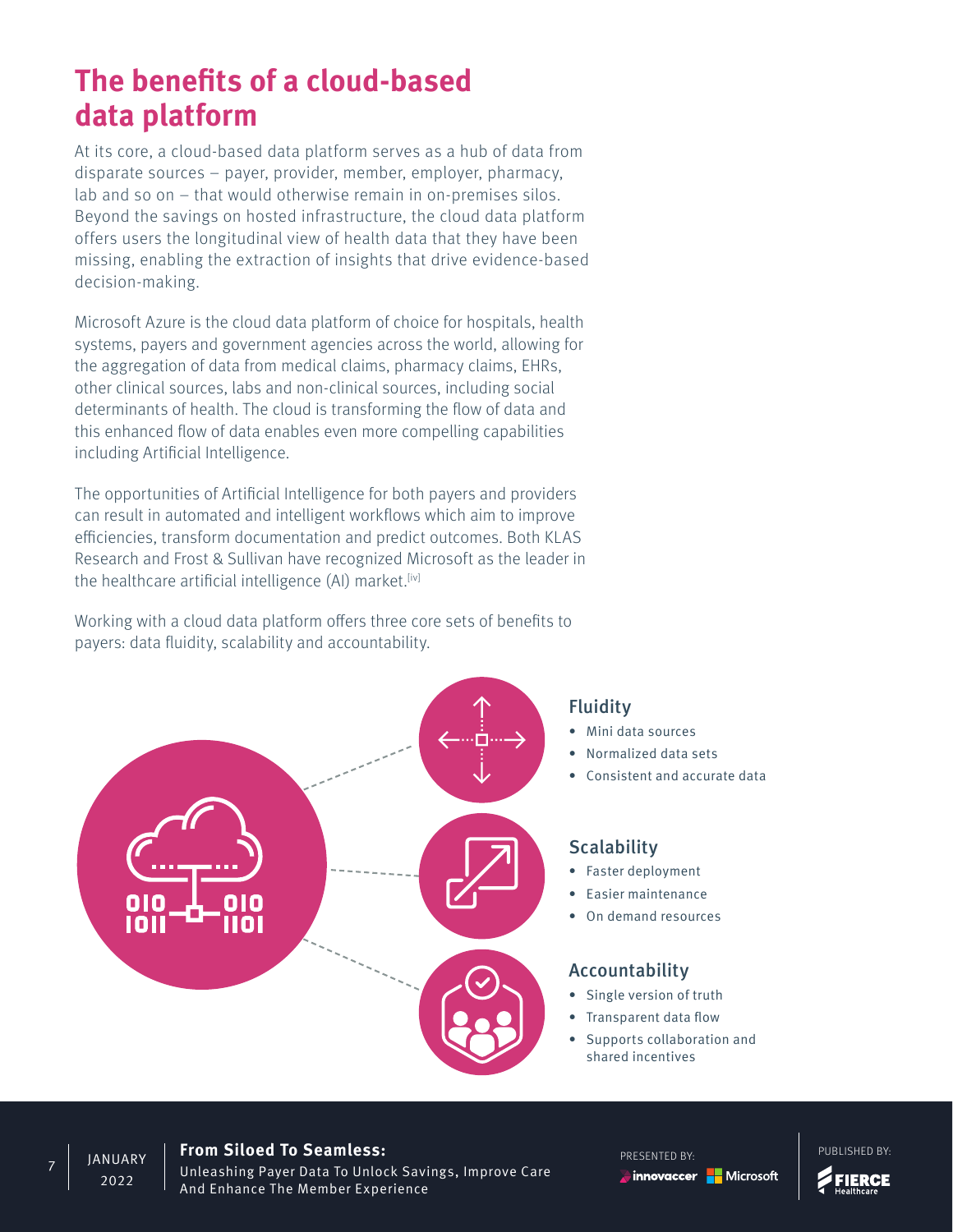## Benefit #1: Data fluidity

"The cloud data platform enables the ingestion of data from various sources – and once it's on the platform, it's no longer fragmented. You're no longer limited to the internal data sets that you've traditionally used," said Amy Berk, MSN, RN, Director of Population Health, Microsoft.

"In addition, data sets no longer need to be scrubbed manually, enabling data science teams to begin working with data almost immediately. You have this comprehensive view of members, and then you're able to use the various sources of data that data to extract insights for meaningful action," Berk said. "That's where the cloud is an enabler."

The use of normalized data sets ensures that all stakeholders (internal and external) are consistently working with the same facts. This removes a common source of tension between stakeholders – particularly payers and providers – who often have their own data sets to track a particular metric (such as clinical outcomes, care quality, or cost) that may contain conflicting data points. Instead, payer and provider coordination and collaboration is facilitated to harness optimal health outcomes.

Using a normalized data set also offers a practical benefit. Since data resides on a single cloud-based platform, any changes or updates to a data set appear to all users, not just the individual working with the data at that moment. This provides platform users with peace of mind knowing that the data they are looking at is consistent, up to date and, above all, accurate.

### Benefit #2: Scalability

Payers that transition from on-premises to cloud-based infrastructure can expect significant savings over time when it comes to deployment, operations and maintenance. Cloud-based systems also offer better flexibility than home-grown or on premises tools.

"Payers have a mature IT landscape. They have made significant investments in in-house tools, but they haven't factored in the need for on-demand scalability," "Kutik said. "That's a limitation of legacy systems."

This scalability makes it possible for payers to manage more members more effectively using fewer resources than their traditional business systems. Beyond supporting existing operations, this positions payers to prepare for significant growth, whether through expanding services,

"The healthcare industry is moving toward payers becoming more involved in the member care journey, and there's a lot of increased collaboration with providers,"

Kangana Mehta, Senior Director of Growth Strategy, Payers, Innovaccer

**From Siloed To Seamless:**

Unleashing Payer Data To Unlock Savings, Improve Care And Enhance The Member Experience

PRESENTED BY: PUBLISHED BY: innovaccer **H** Microsoft



**FIERCE** 

 $\begin{array}{|c|c|c|c|}\n\hline\n8 & \text{JANUARY}\n\end{array}$ 

วกวว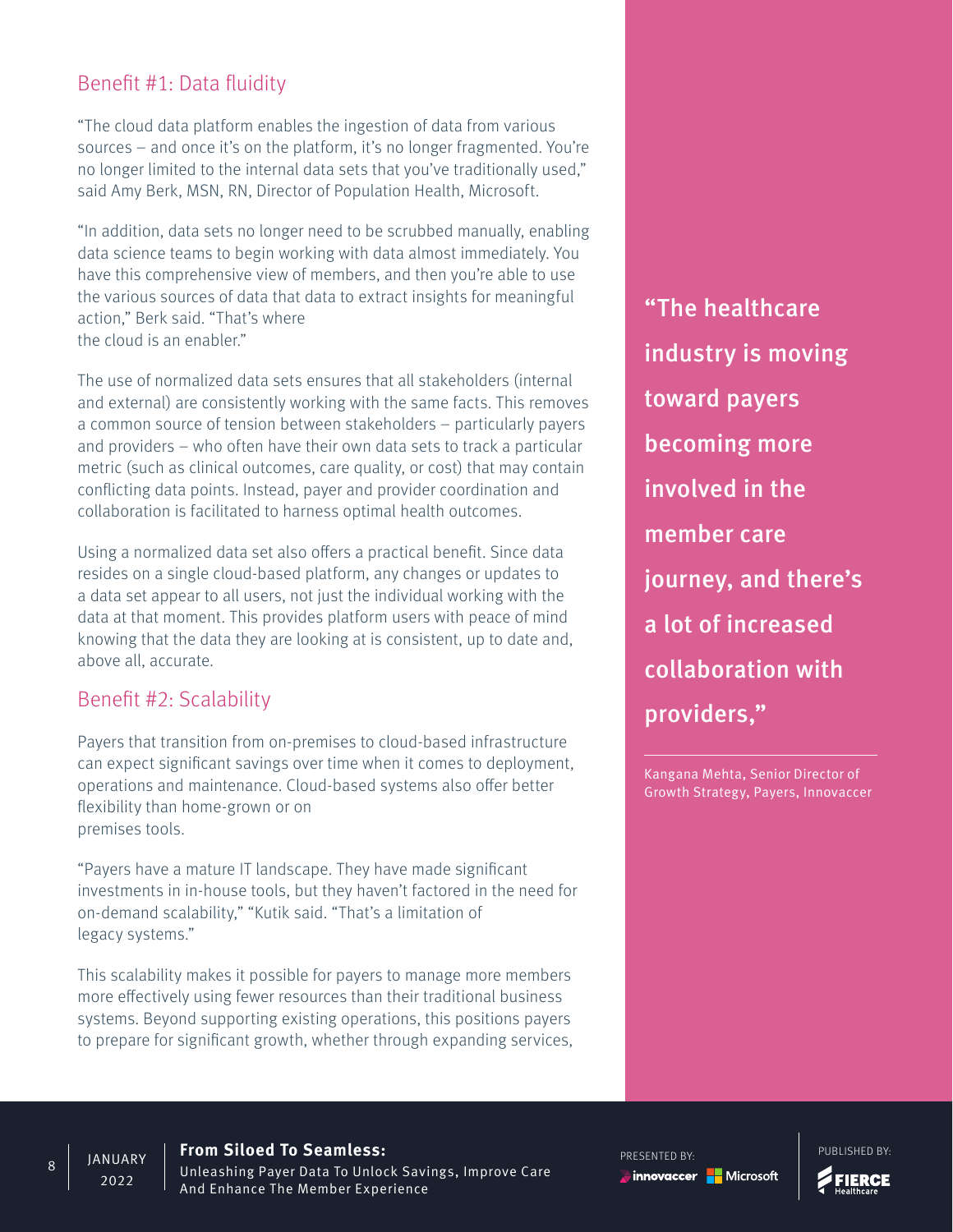acquiring plans or ramping up member acquisition efforts. Where technology had once been a barrier to growth, it can now serve as an enabler.

## Benefit #3: Accountability

Traditional decision-making had to rely on a single data set. Looking at member cost data, for example, required pulling up medical claims, pharmacy claims and premiums in separate files. The single version of truth that is possible with the cloud data platform drives much more powerful decision-making. Not only can all types of cost data be viewed at once; the cost data can be viewed in concert with clinical data, quality data and other data sources that payers normally cannot access. This enables payers to develop and implement business strategies beyond cost management to include managing risk, closing care gaps, addressing unmet clinical and non-clinical needs, and so on.

Leveraging a single version of truth also provides accountability and transparency. All stakeholders are using the same data for analysis and decision-making, see how data flows across the platform, and know when changes to a data set have been made. This is a core component of payer-provider collaboration and value-based care. With both entities looking at the same data, they are well positioned to agree on shared incentives and achievable outcomes, as everyone is aligned on which data sets are used to calculate which metrics

"In healthcare, we know that certain behaviors will lower costs and maintain or improve quality – and data drives the whole process," said Rick Christiansen, Senior Director of Market Development, Payers, at Innovaccer. "Payers won't drive behavior change if they're using data on their own. They need to collaborate with other stakeholders, provide the right incentives to physicians, and deliver those incentives on time."

With a cloud data platform in place, payers can achieve what the consultancy West Monroe [describes](https://www.westmonroe.com/perspectives/point-of-view/why-health-payers-need-insight-democratization-to-unlock-the-value-of-data) as "insight democratization." Such an approach makes insight available to subject matter experts quickly regardless of business function. It also supports decision-making across the enterprise in a standard and equitable way.<sup>[v]</sup> When stakeholders across the enterprise embrace this approach to decision-making, payers can transition from simply analyzing data to generating meaningful and actionable insight from data.

"Payers won't drive behavior change if they're using data on their own. They need to collaborate with other stakeholders, provide the right incentives to physicians, and deliver those incentives on time."

Rick Christiansen, Senior Director of Market Development, Payers, Innovaccer

**From Siloed To Seamless:**

Unleashing Payer Data To Unlock Savings, Improve Care And Enhance The Member Experience

PRESENTED BY: PUBLISHED BY: innovaccer **H** Microsoft

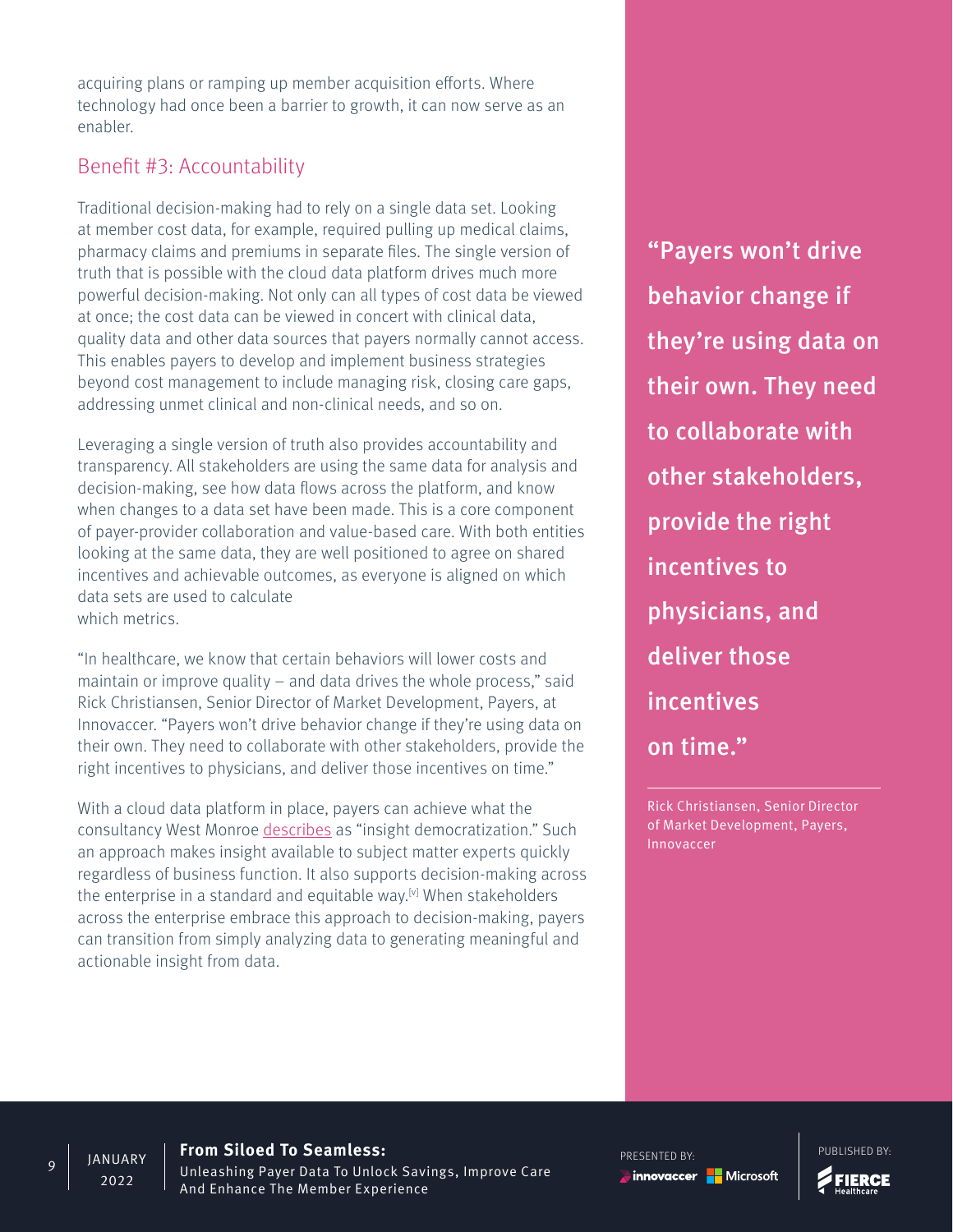## Key characteristics of insight democratization

West Monroe defines "insight democratization" as an approach that makes data available to the right stakeholders and the right time, with datasets and analytics decentralized and core KPIs well-defined and understood throughout the organization. This approach has several foundational characteristics:

- Leverage a data platform to reduce the time from obtaining data to generating insight
- Align the data platform to core business functions
- Ensure data persistence so that stakeholders trust that data is accurate, consistent, and accessible
- Develop reusable modules that enable automation and the generation of easily repeatable insights

# **Taking data to the next level with actionable insights**

As payers initiate or expand value-based care initiatives, there are two core sets of business objectives that must be met. On the operational side, payers must track numerous performance metrics tied to valuebased care success. On the clinical side, payers seek to extend and enhance care coordination. Actionable insights derived from the application of advanced analytics to a shared, longitudinal cloud-based data set can help payers meet both sets of objectives and further evolve their approach to value-based care.

The Innovaccer Health Cloud, hosted on Microsoft Azure, helps healthcare organizations leverage disparate data sources for evidencebased clinical, financial and operational decision-making. More than 10,000 organizations use the Innovaccer Healthcare Cloud to activate healthcare data to drive whole-person care, improve care quality and outcomes across various stages of the care continuum, and accelerate healthcare transformation.

"We think of the Innovaccer health data platform as being like a car chassis that can be modified based on your organization's data analytics needs," Christiansen said. "One day you may need a 4x4 to drive in the mountains. One day you may want a sports car to drive along a

# 83%

expect patientgenerated data from wearables, apps, and sensors to be integrated with care delivery[vi]

**From Siloed To Seamless: IANUARY** 

Unleashing Payer Data To Unlock Savings, Improve Care And Enhance The Member Experience

PRESENTED BY: PUBLISHED BY: innovaccer Hall Microsoft





วกวว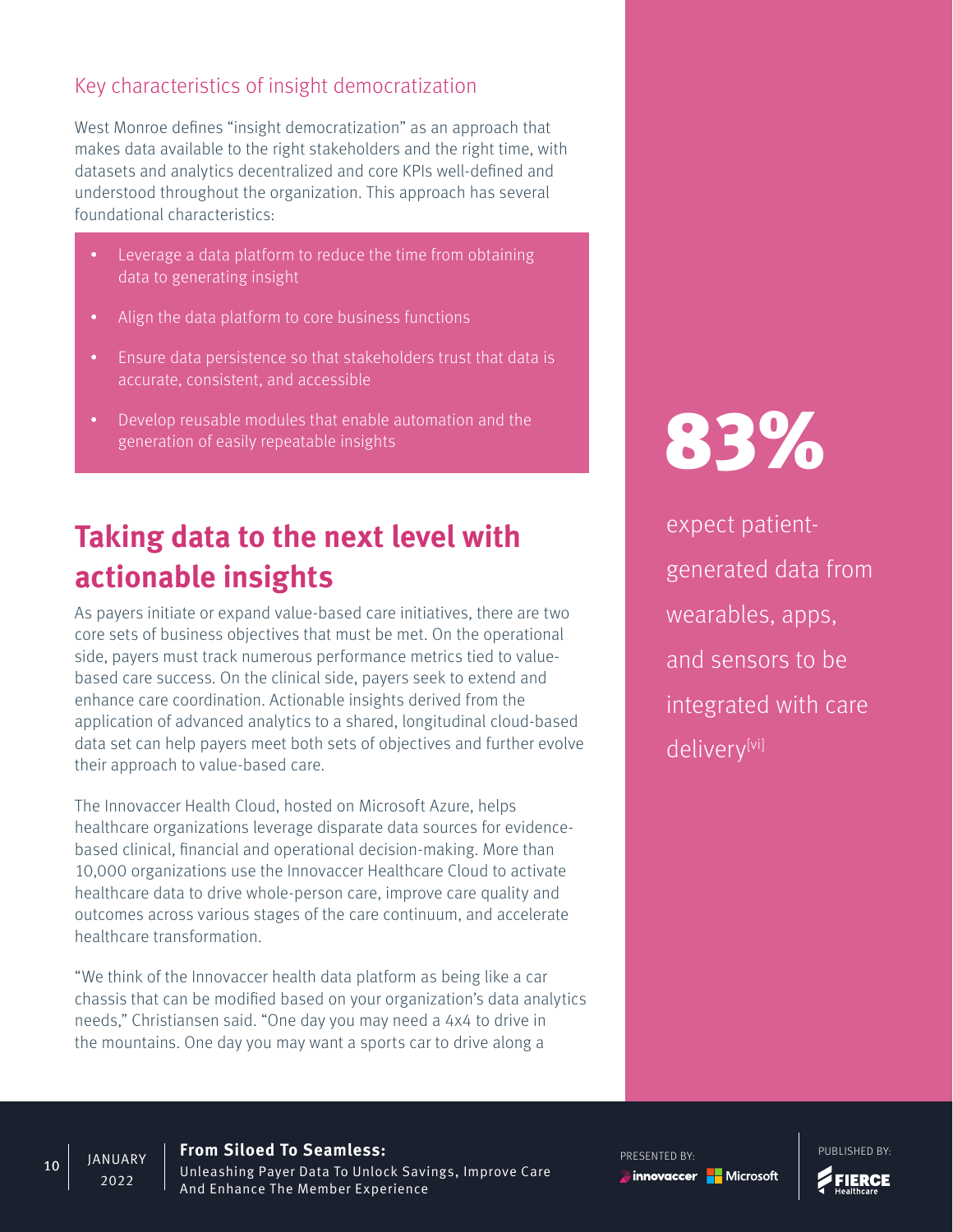straightaway. One day you may need a minivan to drive around several people. Innovaccer uses the same data foundation to meet different payer data needs."

# **Operational objectives: Performance monitoring across multiple domains**

Payers participating in value-based care must monitor contract performance across multiple domains, including but not limited to the following:

- Care quality and health outcomes under the Healthcare Effectiveness Data and Information Set (HEDIS)
- Member experience metrics under the Consumer Assessment of Healthcare Providers and Systems (CAHPS)
- Overall performance under Medicare Stars ratings
- Member health risk under the Medicare risk adjustment factor (RAF)
- Provider performance on metrics such as out-of-network referrals, offformulary prescriptions and population health

These metrics determine a payers' reimbursements from the Centers for Medicare & Medicaid Services (CMS). They impact whether hospitals or health systems choose to work with a health plan. They also influence member decisions to renew their insurance. In other words, they are critical for payer operations and growth.

The availability of a shared cloud-based data set allows payers to track these metrics in real time, without the lag associated with legacy systems. This sets the stage for robust analytics that identifies trends and predicts performance that could influence long-term strategy development. This provides executive leadership a 360-degree view across the enterprise and enables informed, data-driven decision-making with an eye toward sustained growth and profit margins.

## **Data for real-time insight and a 360-degree patient view**

All too often, providers receive retrospective information from payers. They could receive an alert that a drug is no longer covered days after it has been prescribed, or they may receive reports on patients who

84%

expect clinical care teams to share patient health data in a secure, streamlined, and timely way

#### **From Siloed To Seamless:**

 $\begin{array}{|c|c|c|}\n\hline\n11 & \text{JANUARY}\n\end{array}$ วกวว

Unleashing Payer Data To Unlock Savings, Improve Care And Enhance The Member Experience

PRESENTED BY: PUBLISHED BY: innovaccer **H** Microsoft

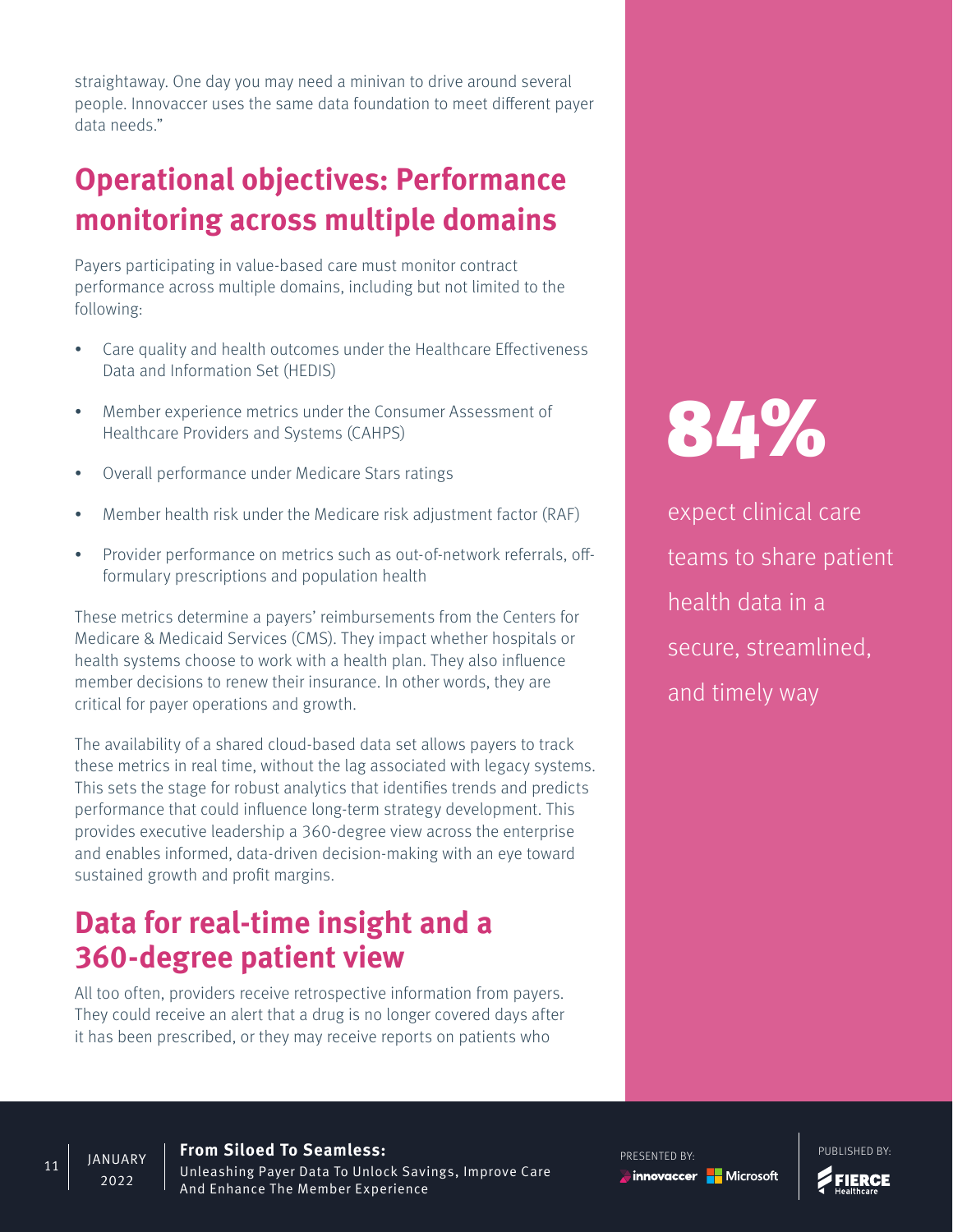had joint replacement months after their procedures happened. Just as payers rely on real-time insight to drive value-based care performance management, so, too, do providers.

The cloud data platform also comes into play for providers. As they are accessing the same data as payers, reports and recommendations that pertain to their value-based care contracts can be updated in near real-time, not weeks after the fact. What's more, their EHR systems can tap into the data platform and receive alerts at the point of care – thereby avoiding the out-of-network referral or the drug no longer on the formulary. Finally, tools such as natural language processing (NLP) can be layered on top of the data set to add value by extracting insight from free-text clinical notes and other unstructured data sources that often go unread.

The biggest benefit, undoubtedly, is the 360-degree view. Providers are no longer limited to their EHR data. Data from claims, employers, labs, patient-generated sources and even other health systems provides a complete view of the patient. This paves the way for improved diagnosis and treatment decisions, allowing providers to offer the right level of care at the right time.

#### **Physicians see care models changing to make way for data**

The vast majority of physicians expect health data to become a part of standard clinical practice in the next 5-10 years. Among 680 physicians [surveyed](https://www2.deloitte.com/us/en/insights/industry/health-care/physicians-guide-value-based-care-trends.html) by Deloitte in 2020:

- 84% expect clinical care teams to share patient health data in a secure, streamlined, and timely way
- 83% expect patient-generated data from wearables, apps, and sensors to be integrated with care delivery[vi]

"Patient preferences for where they seek care are going to evolve. Payers can't just look at the financial and operational side of healthcare anymore. They need to create a marketplace of data, information, and care capabilities that can serve patient preferences beyond the primary care and inpatient setting," Mehta said. "When this happens, payers can build a more trusting relationship with both providers and patients."

"Patient preferences for where they seek care are going to evolve. Payers can't just look at the financial and operational side of healthcare anymore. They need to create a marketplace of data, information, and care capabilities that can serve patient preferences beyond the primary care and inpatient setting,"

Kangana Mehta, Senior Director of Growth Strategy, Payers, Innovaccer

 $\overline{12}$  JANUARY วกวว

#### **From Siloed To Seamless:**

Unleashing Payer Data To Unlock Savings, Improve Care And Enhance The Member Experience

PRESENTED BY: PUBLISHED BY: innovaccer **H** Microsoft